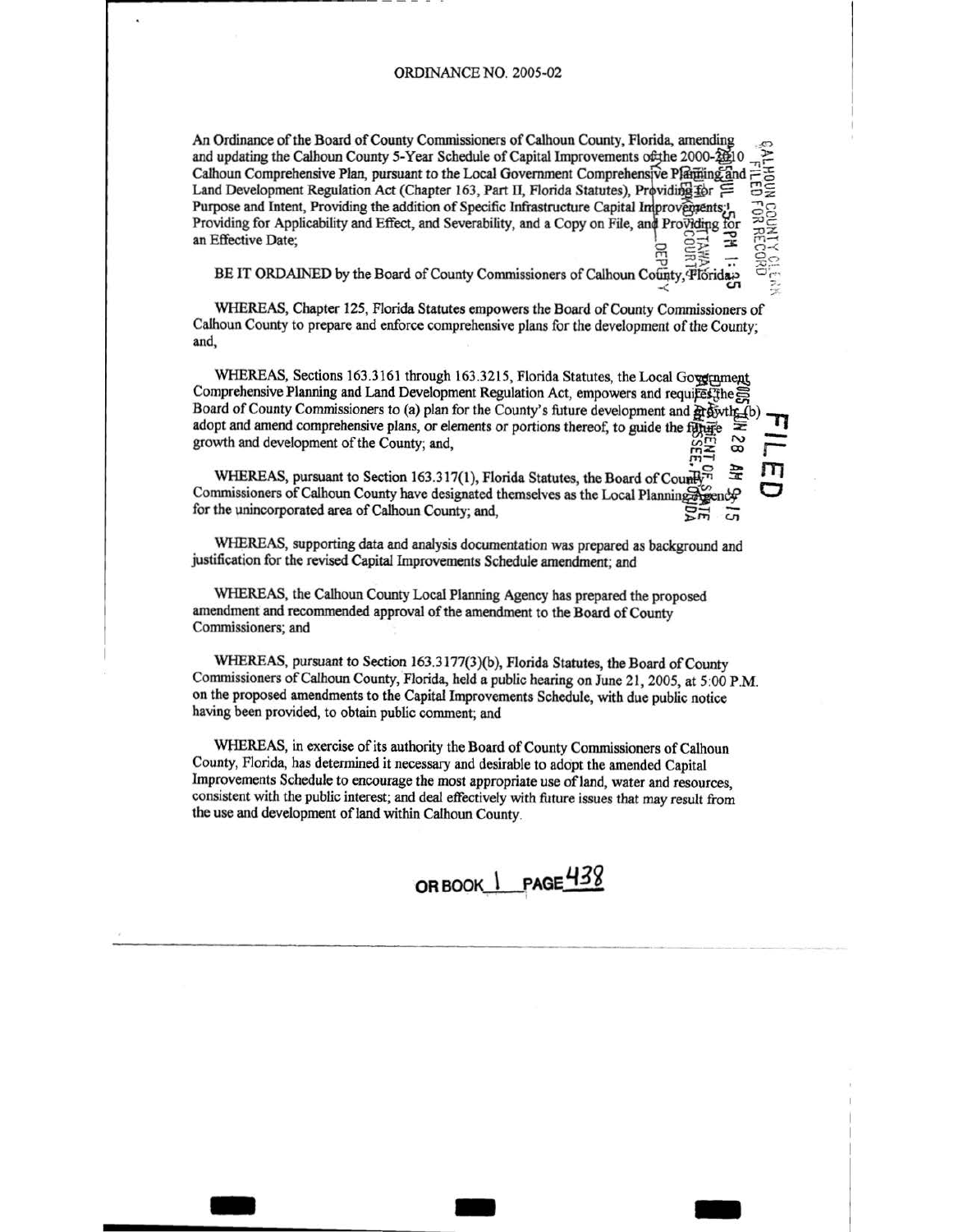- - - NOW, THEREFORE, BE IT ORDAINED by the Board of County Commissioners of Calhoun County, Florida, as follows:

Section 1. Purpose and Intent.

This Ordinance is enacted to carry out the purpose and intent of, and exercise the authority set out in the Local Government Comprehensive Planning and Land Development Regulation Act, Sections 163.3161 through 163.3215, Florida Statutes, and Chapter 125, Florida Statutes, as amended;

Section 2. The Calhoun County 5-Year Schedule of Capital Improvements of the 2000-2010 Calhoun County Comprehensive Plan is hereby amended and updated to include the following projects:

#### 5-YEAR SCHEDULE OF CAPITAL IMPROVEMENTS

Project List (All the following are subject to Funding becoming available):

YEAR 2005:

Project Name: Lands Store Road Stormwater Improvement Project Anticipated Construction Year: 2005-2006 Funding Amount: \$400,000.00 Potential Funding Source: Northwest Florida Water Management District-Florida Forever Funding Project

Project Name: Mason Road Paving Project Anticipated Construction Year: 2005-2006 Funding Amount: \$1,241,000.00 Potential Funding Source: Florida Department of Transportation- County Incentive Grant Program

Project Name: Abe Springs/Bullhead Bay Road Paving Project Anticipated Construction Year: 2005-2006 Funding Amount: 2005-2006 Potential Funding Source: Florida Department of Transportation - County Incentive Grant Program

Project Name: Martin Sewell Road Paving Project Anticipated Construction Year: 2005-2006 Funding Amount: \$2,210,000.00 Potential Funding Source: Florida Department of Transportation - County Incentive Grant Program

**OR** BOOK\_I\_ PAGE **LJ3q**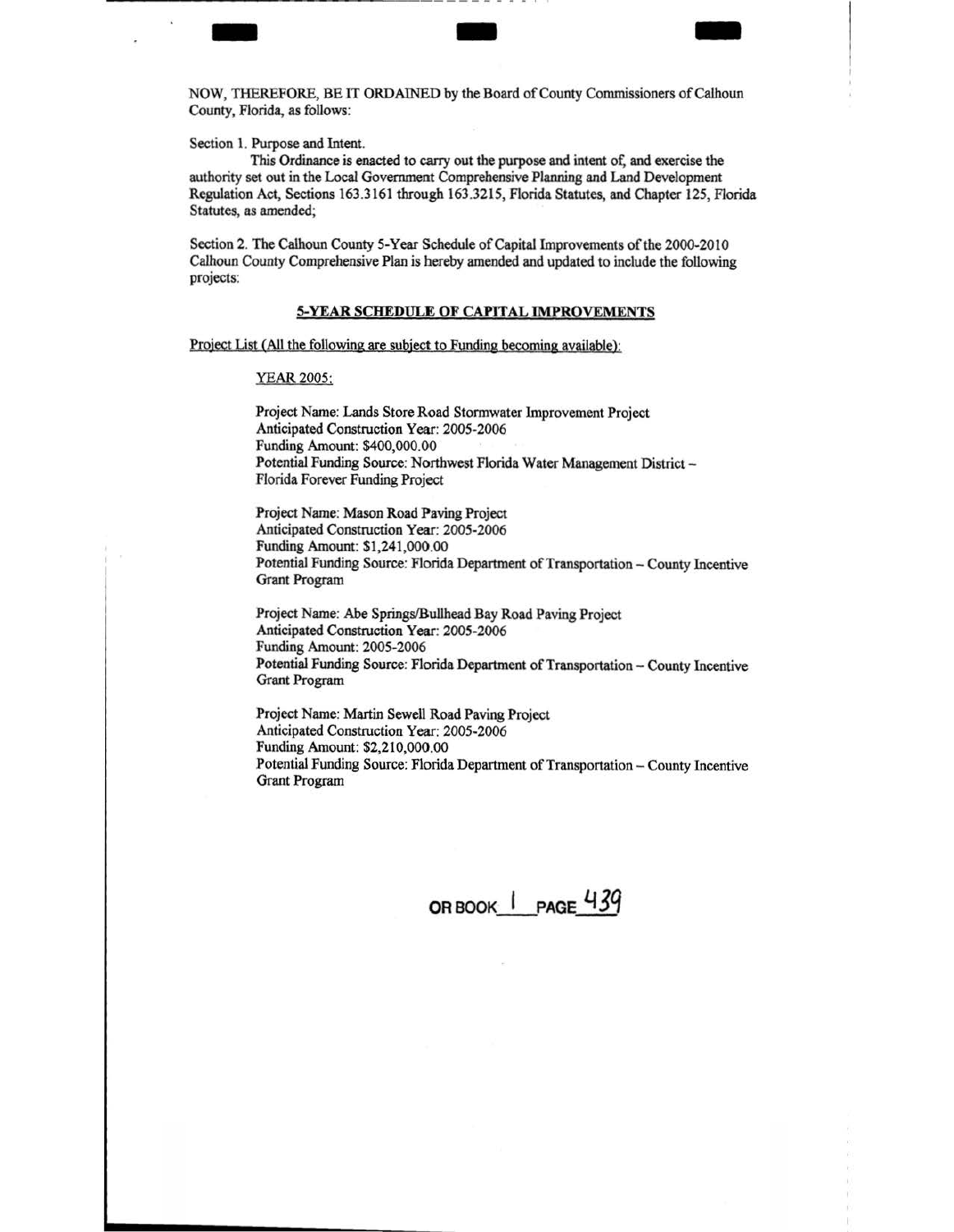Project Name: Ocheessee Recreational Park Anticipated Construction Year: 2005-2006 Funding Amount: \$200,000.00 Potential Funding Source: Florida Recreation Development Assistance Program (FRDAP)

Project Name: Cooper Recreational Park Anticipated Construction Year: 2005-2006 Funding Amount: \$200,000.00 Potential Funding Source: Florida Recreation Development Assistance Program (FRDAP)

Project Name: CR 274 West Widening Project Anticipated Construction Year: 2005-2006 Funding Amount: \$836,000.00 Potential Funding Source: Florida Department of Transportation

Project Name: CR 274 West Resurfacing Project Anticipated Construction Year: 2005-2006 Funding Amount: \$1,400.000.00 Potential Funding Source: Florida Department of Transportation

#### **YEAR 2006**

Project Name: CR 275 (SR 71 North to SR 71 South) Anticipated Construction Year: 2006-2007 Funding Amount: \$1,000,000.00 Potential Funding Source: Florida Department of Transportation None

## **YEAR 2007**

None

#### **YEAR 2008**

Project Name: Cypress Creek Bridge (on CR 392) Anticipated Construction Year: 2008-2009 Funding Amount: \$1,289,000.00 Potential Funding Source: Florida Department of Transportation

#### **YEAR 2009**

None

Section 3. Applicability and Effect.

The applicability and effect of the Calhoun County Comprehensive Plan shall be as provided by the Local Government Comprehensive Planning and Land Development Regulation Act, Sections 163.3161 through 163.3215, Florida Statutes, and this Ordinance.

- - -

# OR BOOK PAGE 440